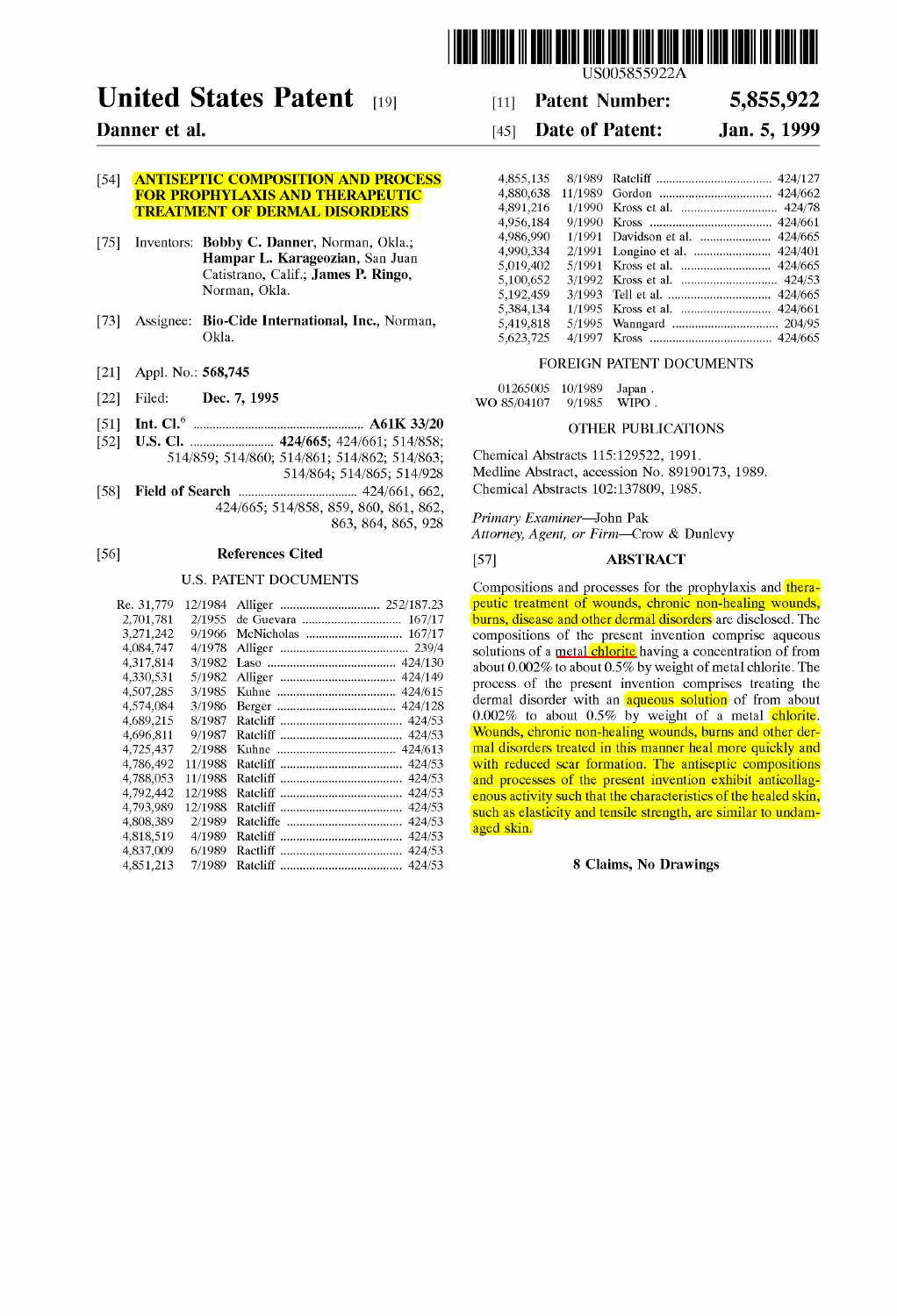5

# ANTISEPTIC COMPOSITION AND PROCESS FOR PROPHYLAXIS AND THERAPEUTIC TREATMENT OF DERMAL DISORDERS

#### BACKGROUND OF THE INVENTION

#### 1. Field of the Invention

The present invention involves the treatment of dermal disorders, wounds and infections in humans and is more particularly directed toward compositions and methods for  $_{10}$ the treatment and prophylaxis of dermal wounds, chronic non-healing wounds, burns, disease, and other dermal disorders.

#### 2. Discussion

As human skin lost its hair cover through the centuries, it <sup>15</sup> underwent many adaptive changes which gave it strength and resilience. The outer layer, while remaining thin to allow suppleness, attained remarkable biological ruggedness, protecting the skin from physical and chemical injury and from the invasion of micro-organisms. Human skin is elastic to accommodate size increases and decreases of the body it encases and to accommodate the many subtle movements that characterize the human body.

Continuously exposed to trauma, human skin has inherent mechanisms that enable it to adapt to new situations and to withstand the onslaught of injurious environmental conditions. Skin repairs expertly and with dispatch the perennial minor injuries it suffers and, given an opportunity, repairs major injuries as well. Many injuries to the skin, such as burns or cuts, however, result in healed skin that displays scarring as well as reduced elasticity, tensile strength and other characteristics. The scarred skin is not only less aesthetically appealing, but also less functional.

The surface of the skin is normally never sterile. At birth, or soon after, it becomes populated with germs, which all but the most stringent measures fail to remove. These pathogenic microorganisms are ubiquitous and, as opportunistic parasites, usually become invasive and infectious when the body's normal barriers to infection are compromised. Examples of the compromise of dermal barriers include disruption of the physical integrity of the skin by puncture or other trauma, burns, pressure wounds from bedridden patients, and immune compromised patients, e.g., patients undergoing chemotherapy or radiation therapy. Numerous microbial infections are associated with skin disease and, for illustrative purposes only, a few of these types are presented as follows.

One of the many types of bacterial skin disease is impetigo, a localized infection of the skin superficial layers,  $50$ which is caused by an infection of Streptococcus bacteria usually in association with Staphylococcus. Dermal fungal mycoses are caused by three genera of closely related fungal dermatophytes which infect superficial keratinized tissues particularly the skin, hair, and nails. These mycelial fungi 55 can infect the skin and cause common diseases such as *Tinea pedis* (Athletes foot), *Tinea corporis* (Ringworm), and *Tinea capitis* (Ringworm of the scalp).

of the skin and mucous membranes are well known. Herpes simplex virus can cause vesicular eruptions of the skin or mucous membranes and papilloma viruses can cause benign skin tumors commonly know as warts. Anaerobic and aerobic bacteria may act independently or synergistically to form infections of the skin and soft tissues usually as a result of trauma or wounds. Gangrene and cellulitis are examples of this type of skin and soft tissue disease resulting from

2

bacterial infection. Additionally, nosocomial infections by antibiotic resistant Staphylococci present a major problem for infection control in modern hospitals, particularly to patients requiring invasive treatments such as surgery.

Certainly it is in man's best interest to heal dermal disorders as quickly as possible, and for the healed skin to have the same characteristics as undamaged skin. In this manner the body's primary barrier to infection is restored, and the healed skin is both aesthetically appealing and functions as well as undamaged skin. Unfortunately, though, man is still hopelessly ignorant about many of the anatomical, physiological, and biochemical properties of skin and about most of its numerous disorders. To date, much of man's effort to facilitate the healing of dermal disorders has focused on prevention of microbial infection. Innumerable compounds have been tested in an attempt to discover an effective antiseptic for treating and preventing microbial infection. Antiseptics are substances that check the growth or action of microorganisms, especially in or on living tissue. At one time, tincture of iodine was among the most widely used antiseptics, but suffered the well-known drawback of being very irritating to the body tissues. Various chlorine compounds have since been found to have strong antiseptic properties with much lower irritating characteris- $_{25}$  tics. Chlorine dioxide (ClO<sub>2</sub>) and "stabilized" chlorine dioxide have been found to be especially desirable antiseptics.

Chlorine dioxide is an oxidizing agent which has strong biochemical activity. In industrial applications, chlorine dioxide is generally regarded as superior even to gaseous 30 chlorine in eliminating algae and other organic material in addition to removing odors and tastes. Chlorine dioxide is also considered as effective as chlorine gas, if not more effective, as a bactericide, virucide and sporicide. Biochemically, however, chlorine dioxide functions in many 35 ways other than as a mere germicide, as noted in U.S. Pat. No. 4,855,135. These other functions include: (a) oxidation of double bonds between two carbon atoms; (b) oxidation of unsaturated fatty acids (lipids) via double bonds between two carbon atoms; (c) acceleration of hydrolysis of carboxy- $_{40}$  lic anhydrides; (d) oxidation of aldehydes to the corresponding carboxylic acids; (e) oxidation of alcohols; (f) oxidation of amines; (g) oxidation of phenols, phenolic derivatives and thiophenolic compounds; (h) moderate oxidation of hydroquinones; (i) oxidation of amino acids, proteins and polya- $_{45}$  mides; (j) oxidation of nitrates and sulphides; and (k) alteration of the CHO and CH<sub>2</sub>OH radicals of carbohydrates to produce carboxylic functions. Thus, chlorine dioxide is a highly reactive, unstable radical and its biochemical reaction is one of strong oxidation.

Concentrated chlorine dioxide in its liquid or gaseous state is highly explosive and poisonous. This danger prohibits the use of chlorine dioxide in a concentrated form by all but the largest and most sophisticated users. Smaller and somewhat less sophisticated users have often produced 55 chlorine dioxide by acidification of chlorite, a chlorine dioxide liberating compound available in both powder and liquid form. Acid generation of chlorine dioxide has been reported in the literature using a wide variety of inorganic Viruses which are causative agents of localized infections and organic acids. Generally, any acid may be used including strong acids such as hydrochloric acid and sulfuric acid and relatively weak acids such as citric and tartaric acid.

A drawback of acid-induced generation of chlorine dioxide, though, is that it does not result in a stable chlorine dioxide generating solution, but instead provides a rapid 65 generation of chlorine dioxide. The result is a relatively short generation of chlorine dioxide, after which the solution has few, if any, disinfecting characteristics. Increasing the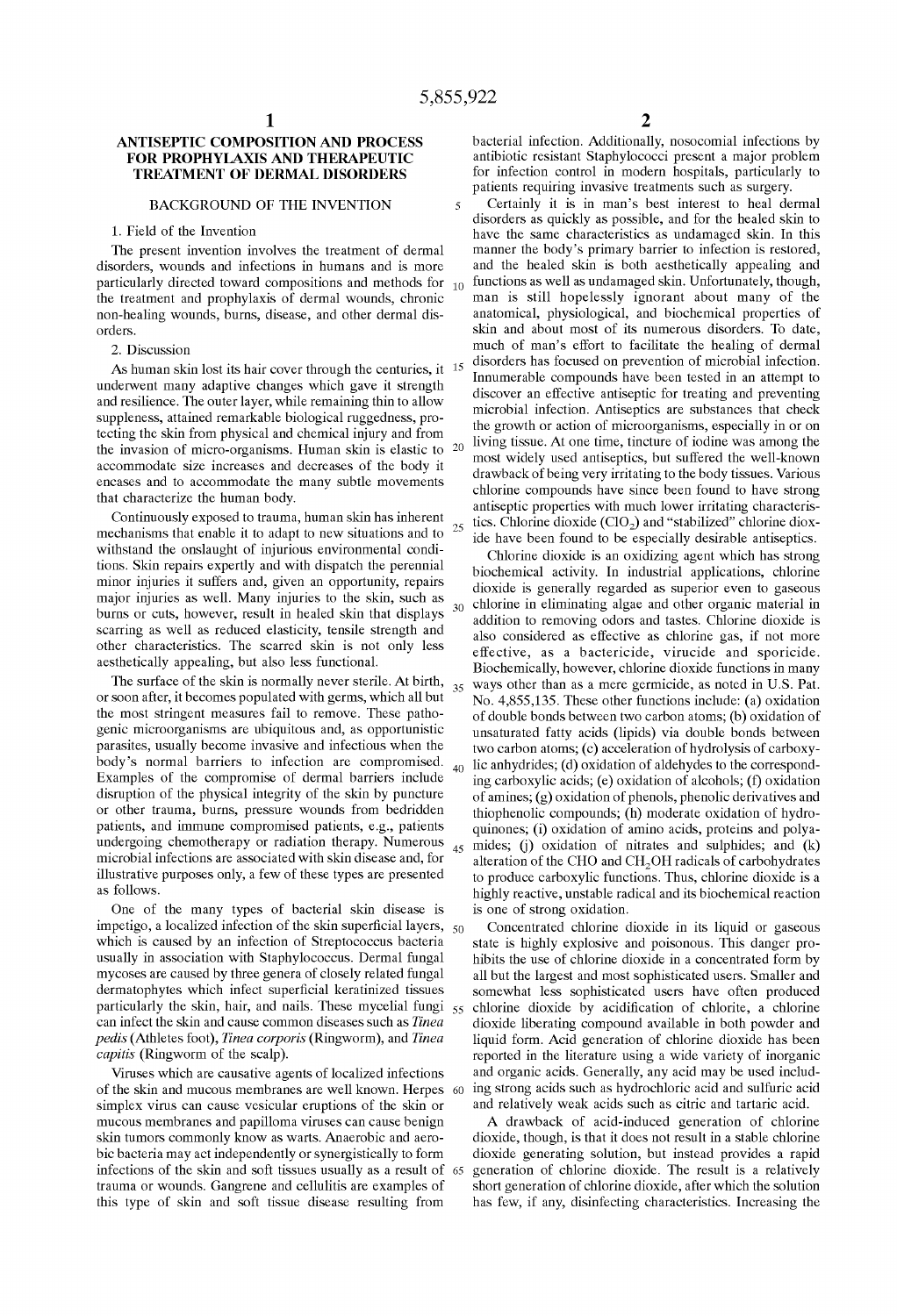concentration of chlorite and acid prolongs the period of chlorine dioxide generation but can lead to toxicity problems as well as generation of more chlorine dioxide than is required.

There have been numerous attempts to control the rate of  $5$ production of chlorine dioxide, and all have met with limited success. For instance, U.S. Pat. No. Re. 31,779 (a reissue of U.S. Pat. No. 4,084,747) to Alliger discloses a germ-killing composition comprising a water soluble chlorite, such as sodium chlorite, and lactic acid. As disclosed therein, the  $_{10}$ particular composition possesses improved disinfectant properties, properties not attained by using the same composition but replacing the lactic acid with other acids such as phosphoric acid, acetic acid, sorbic acid, fumaric acid, sulfamic acid, succinic acid, boric acid, tannic acid, and  $_{15}$ citric acid. The germ-killing composition is produced by contacting an acid material containing at least 15% by weight of lactic acid with sodium chlorite in aqueous media, the amount of lactic acid being sufficient to lower the pH of the aqueous media to less than about 7. The methods  $_{20}$ disclosed of disinfecting and sanitizing a germ-carrying substrate, such as skin, include either application of the germ-killing composition, or application of the reactants to provide in situ production thereof.

Other patents disclose acid induced generation of chlorine  $_{25}$ dioxide from a metal chlorite by defining the chlorite concentration in terms of a limiting chlorous acid concentration. For example, U.S. Pat. No. 5,384,134 to Kross et al. discloses a method for treating dermal disorders wherein a first gel, which comprises a metal chlorite, is mixed with a  $_{30}$ second gel, which comprises a protic acid. The chlorite ion concentration in the form of chlorous acid is limited to no more than about 15% by weight of the total amount of chlorite ion concentration in the composition. The mixture of the two gels purportedly generates chlorine dioxide over  $_{35}$ an extended time of up to 24 hours.

Others refer to "stabilized" chlorine dioxide as a means of chlorine dioxide generation. The term stabilized chlorine dioxide refers to various compositions in which the chlorine dioxide is believed to be held in solution in the form of a  $_{40}$ labile complex. The stabilization of chlorine dioxide by the use of perborates was disclosed in U.S. Pat. No. 2,701,781 to de Guevara. According to the de Guevara patent, an antiseptic solution of stabilized chlorine dioxide can be formed from an aqueous solution of chlorine dioxide and an 45 inorganic boron compound with the boron compound and the chlorine dioxide being present in the solution as a labile complex. The chlorine dioxide, fixed in this stable condition, is an essential ingredient of the antiseptic solution. The de Guevara patent discloses that the chlorine dioxide may be 50 introduced into the compositions either by generation in situ or by external generation and subsequent introduction, such as by bubbling into the aqueous solution. Various methods may be employed for the external production of the chlorine dioxide, such as reaction of sulfuric acid with potassium  $55$ chlorate or the reaction of the chlorate with moist oxalic acid. Alternatively, chlorine dioxide can be generated in situ by reaction of potassium chlorate and sulfuric acid. Note that whether the chlorine dioxide is produced in situ or externally, it is essentially an acid induced liberation of the  $60$ chlorine dioxide from potassium chlorate.

U.S. Pat. No. 3,271,242 issued to McNicholas et al. also describes methods for preparing aqueous solutions of stabilized chlorine dioxide for use as antiseptic or bleaching agents. The McNicholas et al. reference discloses generating 65 chlorine dioxide in any well-known manner, such as by the method of Example 11 of the de Guevara patent, and bub4

bling it into a solution of water containing a peroxy compound. According to the McNicholas et al. reference, in such solutions the chlorine dioxide is said to be retained in the solution as a labile complex when the solution is alkaline, and is released when the solution becomes acid. For antiseptic use, the reference discloses that the pH of the solution preferably is neutral or slightly alkaline. The chlorine dioxide molecule is said to be released from solution when in a slightly acid environment, such as that associated with the presence of bacteria. It is important to note, however, that the peroxy compounds present in the solution are themselves strongly oxidizing and capable of serving as an antiseptic agent. It is also important to note the methods disclosed rely on acid induced generation of chlorine dioxide.

Much less research has been devoted to the development of compositions and processes for the treatment of dermal disorders which function to facilitate the rapid healing of the skin and to achieve healed skin with the same appearance and characteristics as undamaged skin. U.S. Pat. No. 4,317, 814 issued to Laso describes stabilized chlorine dioxide preparations for treatment of burns in humans. Aqueous mixtures of perborate stabilized solutions of chlorine oxides, such as chlorine dioxide, in combination with glycerin are described for topical application to burned areas and may also be administered by oral application for treatment of burns. The aqueous solutions of perborate stabilized chlorine oxides are disclosed as being prepared by mixing with water the following: sodium chlorite, sodium hypochlorite, hydrochloric acid, sulfuric acid, an inorganic perborate, and a peroxy compound, such as sodium perborate. Thus, the solutions prepared in accordance with the Laso patent contain chlorine dioxide, hypochlorite and peroxy compounds as strong oxidizing agents and appear to utilize acid activation of the chlorine dioxide. The Laso patent states that the methods disclosed therein resulted in an immediate subsidence of burn related pain in many cases. The patent describes healing as rapid and characterized by an absence of infection and contraction. Burn scars were smooth and resembled normal tissue, thus eliminating the need for plastic surgery in certain cases.

Antibiotic compounds have also been commonly used for the therapeutic treatment of burns, wounds and skin infections. While antibiotics may provide an effective form of treatment, several dangers are often associated with the use of antibiotics in the clinical environment. These dangers may include but are not limited to: (1) changes in the normal fiora of the body, with resulting "superinfection" due to overgrowth of antibiotic resistant organisms; (2) direct antibiotic toxicity, particularly with prolonged use which can result in damage to kidneys, liver and neural tissue depending upon the type of antibiotic; (3) development of antibiotic resistant microbial populations which defy further treatment by antibiotics.

While the above efforts have met with some success, there continues to be a need for new compositions useful in facilitating the healing of dermal disorders which would preferably include antiseptic properties and low levels of irritation and toxicity, as well as quicker healing and increased reduction of scarring.

#### SUMMARY OF THE INVENTION

The present invention provides a process for the therapeutic treatment and prophylaxis of wounds, burns, and other dermal disorders comprising applying an aqueous solution of from about 0.002% to about 0.5% by weight of a metal chlorite.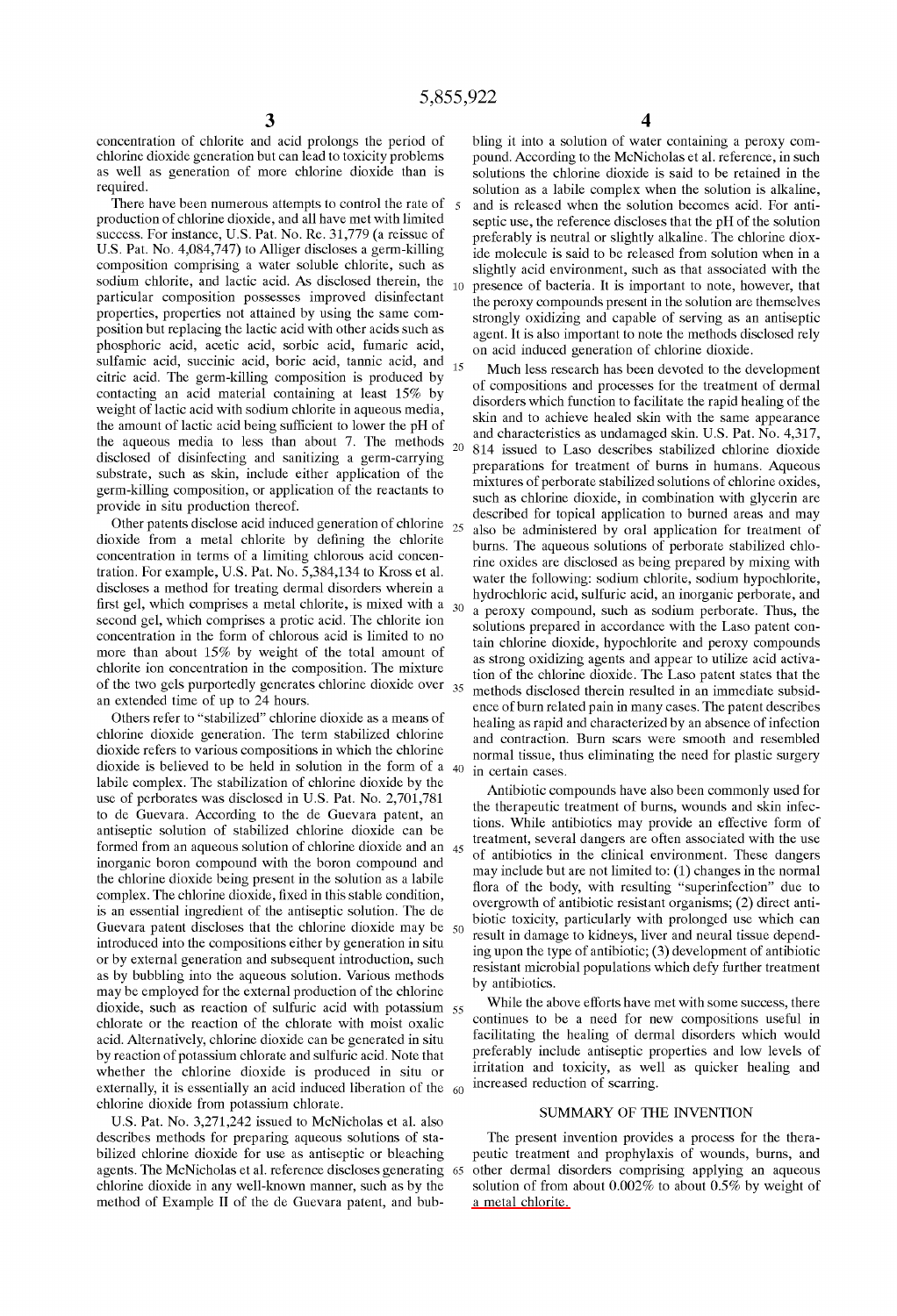25

30

It is a general object of the present invention to provide compositions and methods which contribute to quicker healing of wounds, chronic non-healing wounds and other dermal disorders.

A further object of the present invention is to provide compositions and methods which aid in the reduction or elimination of scar formation.

Another object of the present invention is to provide antiseptic compositions and methods which exhibit anticollagenous activity such that the characteristics of the healed  $_{10}$ skin, such as elasticity and tensile strength, are similar to undamaged skin.

Yet another object of the present invention is to provide broad spectrum antimicrobial compositions and methods for the antiseptic treatment of dermal disorders.

Still another object of the present invention is to provide antiseptic compositions which are stable for long periods of time and can be used directly in most applications without additional preparation, mixing or activation.

Other objects, features and advantages of the present 20 invention will become clear from the following description when read in conjunction with the drawings and appended claims.

#### DETAlLED DESCRIPTlON

As noted aboye, the present invention is directed to compositions and methods for facilitating the healing of dermal disorders in human skin. The composition generally comprises an aqueous solution containing a suitable amount of a metal chlorite, such as sodium chlorite. The compositions described herein are useful as wound healing agents for the therapeutic treatment of dermal wounds, trauma, bums, dermal infection, non-healing chronic wounds, decubitus ulcers, and the prophylactic prevention of decubitus wounds.

The present invention contrasts from the prior art  $35$ approaches in several significant aspects. While the prior art approaches concentrate primarily on the use of compounds which are relatively strong oxidizing agents, such as chlorine dioxide, stabilized chlorine dioxide and peroxy compounds, to act essentially as an antiseptic having strong  $_{40}$ germicidal qualities, the present invention concentrates on the use of much milder oxidizing agents to facilitate the healing process. Although the mechanism by which the present invention facilitates the healing process is presently unknown, it is believed that the use of a milder oxidizing  $_{45}$ agent is less injurious to human tissue. The skin heals faster and with reduced scarring and improved skin characteristics, such as tensile strength and elasticity.

In contrast to the prior art approach of using acid induced generation of chlorine dioxide, the present invention does 50 not employ the use of chemicals designed to liberate chlorine dioxide in solution. Rather, the present invention uses metal chlorites in such a manner as to suppress the production of chlorine dioxide. The applications of the present invention display anticollagenous activity which allows the 55 skin to heal in a more desirable manner.

Although the compositions and methods of the present invention display antiseptic characteristics, the present invention uses a milder oxidizing agent than the prior art approaches. In this manner, the applications of the present 60 invention act more as a slow acting germicide and as a germistat when compared to the prior art approaches. By merely functioning in the manner, the present invention allows the body's own defenses to help kill any germs (viruses, yeasts, bacteria, fungi, i.e., all types of 65 base gels are preferred. microorganisms), resulting in a much milder action in the afflicted area.

The present invention avoids the dangers that are associated with the use of antibiotic compounds. Pathogenic microorganisms do not develop resistance to the oxidative mode of antimicrobial activity. The very low toxicity of the invention also precludes direct toxic effects on the body. This is particularly important, for example, in bum patients where the toxins from the bum wound can stress patient liver functions. The mild oxidative action of the invention does not place additional stress on the liver.

Unless otherwise specified, all parts or percentages in the specification as well as the examples are weight percentages. As used in the specification, "metal chlorites" shall refer to water soluble alkali metal chlorites and alkaline earth metal chlorites. Sodium chlorite and potassium chlorite are pre-15 ferred. Sodium chlorite is particularly preferred.

In one aspect, the present invention provides a composition for therapeutic and prophylactic treatment of human skin which comprises an aqueous solution of a metal chlorite, such as sodium chlorite or potassium chlorite, in a concentration of from about 0.002% (20 ppm) to about 0.5% (5,000 ppm). The pH of the solution should be in the range of about 6.0 to about 10.0 and any stable buffer useful in the stated pH range may be used.

In a preferred embodiment of this aspect of the present invention, there is provided a composition for therapeutic and prophylactic treatment of human skin which comprises an aqueous solution of a metal chlorite, such as sodium or potassium chlorite, in a concentration of from about 0.005%  $(50$  ppm) to about  $0.2\%$  (2,000 ppm). The pH of the solution should be in the range of from about 6.0 to about 9.0. Carbonate, borate, phosphate or combinations thereof may be used as a buffer for the solution.

In a particularly preferred embodiment, the present invention provides an antiseptic composition for the treatment and prevention of dermal disorders which comprises an aqueous solution of a metal chlorite, such as sodium or potassium chlorite, in a concentration of from about 0.02% (200 ppm) to about 0.12% (1,200 ppm). The pH of the solution should be in the range of from about 6.0 to about 9.0 and a carbonate or borate buffer is preferred. The ideal composition for each application is dependent upon the usage and nature of treatment being administered, but would fall within the range of the presently described embodiment.

In altemative embodiments, the compositions of the present invention include aqueous mixtures of metal chlorites, such as sodium or potassium chlorite, and metal chlorates, such as sodium or potassium chlorate. The total concentration of chlorites and chlorates is from about 0.002% (20 ppm) to about 0.5% (5,000 ppm) and preferably from about  $0.02\%$  (200 ppm) to about  $0.12\%$  (1,200 ppm). The pH of the solution should be in the range of from about 6.0 to about 9.0 and a carbonate or borate buffer is preferred. The ratio of chlorite to chlorate in the solution can be from about 100:0% up to about 60:40%, with the ideal composition for each application dependent upon the usage and nature of treatment being administered.

For use on human or animal skin, these compositions may be typically applied in conjunction with a gel application medium because of the ability of the gel to adhere to the skin. Any gelling agent or thickener which is non-toxic and nonreactive with the metal chlorite may be used. Cellulose gels, particularly methyl, hydroxymethyl and hydroxyethyl cellulose gels, polyvinylsulfonic acid, polyamide and silica-

The compositions of the present invention may be applied to the skin in any manner known to those skilled in this art.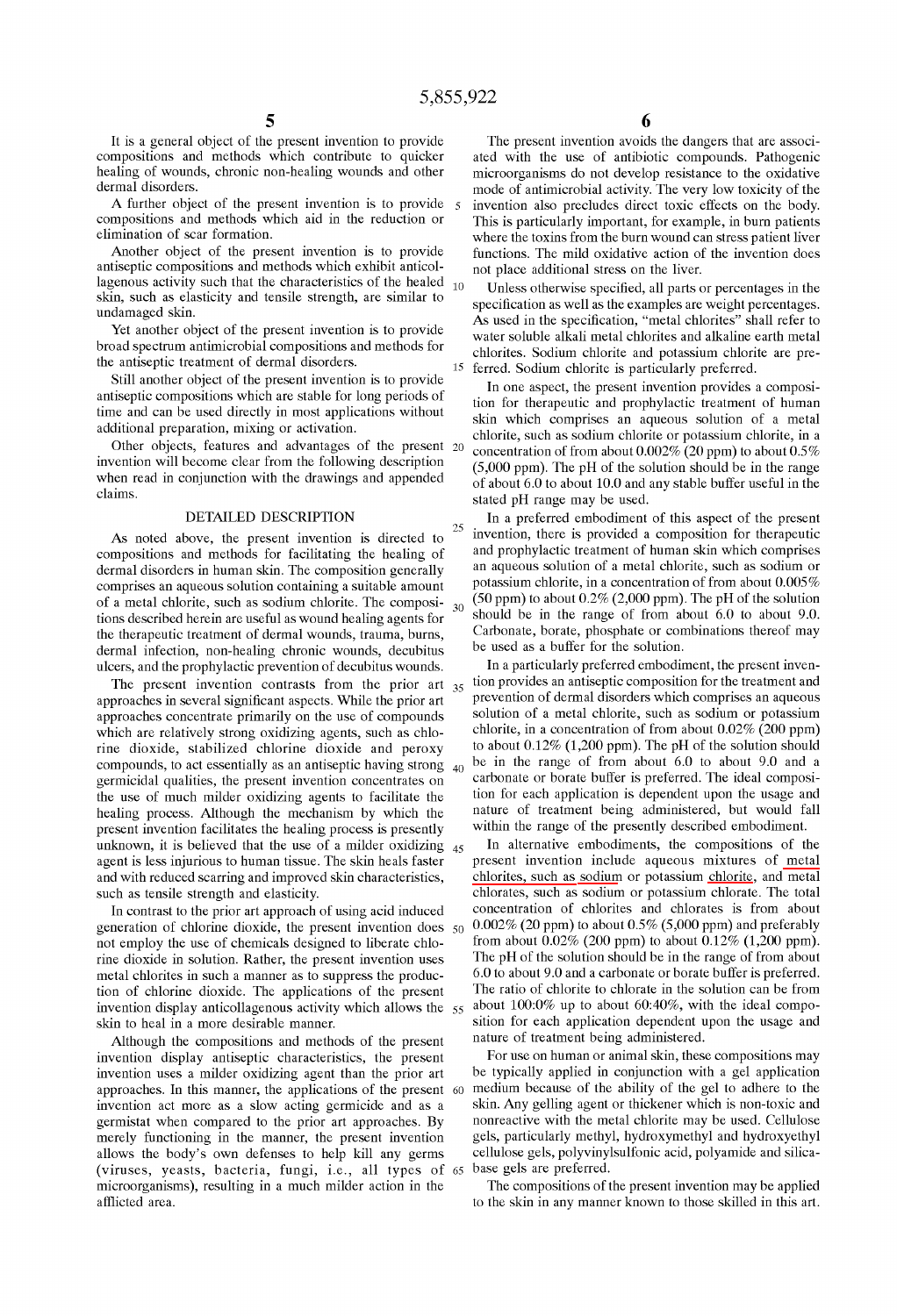35

40

The compositions may be sprayed, coated, swabbed or applied to the skin in any other manner depending upon the nature of the disorder and the location of the area of skin to be treated. The composition is allowed to remain on the affected area for a sufficient period of treatment. The composition may be reapplied to maintain an effective level of the composition throughout the period of treatment. In most cases, the composition should be applied liberally to the site, preferably as soon as possible after the infection, disease, inflammation, etc. appears. When used, gel should also be 10 liberally applied. If the gel is absorbed or accidentally removed, it may be reapplied as necessary.

The antiseptic composition of the present invention can also be incorporated into a variety of material to produce wound dressings, compresses, and covers with antimicrobial activity for direct topical application to the dermal surface. Such wound dressings are useful for the treatment and prophylaxis of skin disease and other disorders such as those described below. Examples of material used for wound dressings which are suitable for incorporation of the inven- 20 tive composition include, but are not limited to: waterpermeable, flexible, porous, sponge-type material; collagen sheets; hydrophilic polymer materials with a water content of from about 10 percent to about 90 percent; open cell foam type materials of natural and artificial rubber and urethane 25 foams; and woven or non-woven fabrics of natural or synthetic materials. The topical dressings thus treated are topically applied as needed for control of microbial infection, to speed healing, and reduce skin damage. The compositions of the present invention may also be used in 30 soap products, toothpastes, mouthwashes, and the like.

The following are specific examples of preferred composition for specific applications of the process of the present invention.

#### EXAMPLE I

This example illustrates the use of the present invention for the topical treatment of fresh dermal wounds, burns, and trauma.

An aqueous solution of about  $0.1\%$  (1,000 ppm) sodium chlorite is prepared having a pH of from about 7.0 to about 8.5 using a carbonate buffer. The solution is applied directly to burned, traumatized, wounded or damaged skin by one or more of a variety of methods including, without limitation, 45 bathing, rinsing, sponging, immersion, spraying or misting. The composition is applied to the treated area two to three times per twenty-four hour period. The antimicrobial activity of the solution when used in this manner results in pain reduction, infection control, wound closure, more rapid  $\zeta_0$ healing, reduced scarification with the physical and mechanical properties of the healed skin, such as elasticity and tensile strength, being nearly identical to that of the patent's undamaged skin.

#### EXAMPLE 11

This example illustrates the use of the present invention for treatment of chronic non-healing wounds such as decubitus wounds, skin ulcers, pressure wounds and the like.

The composition prepared according to Example I is 60 applied to the afilicted area of the skin in an appropriate manner such as bathing, sponging, spraying or misting. The treatment is applied two to three times per twenty-four hour period. This therapeutic treatment results in rapid closure and healing of chronic wounds. Additionally, scarification 65 toms warrant until the infection clears. would be reduced and the mechanical and physical integrity of the damaged skin would be regained.

# EXAMPLE III

This example illustrates the use of the present invention for treatment for cleaning, debridement, and antisepsis of dermal wounds, burns, trauma and other diseases and disorders.

The composition prepared according to Example I is applied to clean and debride afflicted dermal areas by rinse, wash, soak, immersion, spray, mist, lavage, bathing or other suitable means. The treatment is applied two to three times per twenty-four hour period. This treatment results in a cleaning of the area, removal of foreign material and debris, and control of infectious microorganisms. The resulting benefits which accrue from this usage include infection control, cleaning of tissue, and rapid wound healing.

#### EXAMPLE IV

This example illustrates the use of the present invention for the prophylactic treatment of dermal pressure wounds, decubitus, skin ulcers and other dermal disorder such as those often encountered by elderly people with limited mobility and, especially, bedridden patients.

An aqueous solution of from about 0.02% (200 ppm) to about 0.05% (500 ppm) sodium chlorite is prepared having a pH of from about 7.0 to about 8.5 using a carbonate buffer. The composition is administered for the prophylaxis of dermal pressure wounds, decubitus, and skin ulcers by way of hydrotherapy immersion baths. The solution, applied in this manner, prevents the formation of the described dermal wounds. The same solution may be applied by way of sponge baths, showers, spraying, misting or immersion with similar anticipated results. Treatment should be applied two to three times per twenty-four hour period.

### EXAMPLE V

This example illustrates the use of the present invention for treatment of fungal skin infections known as dermatophytoses. *Tinea pedis* (Athlete's Foot), *Tinea corporis*  (Ringworm), *Tinea cruris* (Jock Itch), and *Tinea capitis* are all superficial dermal mycoses which can be successfully treated by the inventive composition.

The composition prepared according to Example I is applied to the infected area of the skin in an appropriate manner by bathing, sponging, immersion, spraying or by other means. This treatment elicits the desired result of eliminating the fungal infection and returning the skin to a state of normal health. Itching, burning, and other discomfort are reduced during the course of the treatment regimen. Application as described is made one to three times per day until all evidence of the fungal infection is eliminated.

#### EXAMPLE VI

This example illustrates the use of the present invention  $55$  for treatment of established bacterial and viral infections of the skin including, without limitation, older wounds with established bacterial infections, impetigo, acne, chancres, boils lesions, vesicular eruptions, carbuncles, pustulant sores, weeping wounds, and the like.

The composition prepared according to Example I is applied to the afflicted are in any number of ways, including, without limitation, bathing, rinsing, sponging, immersion, spraying, misting, soaking, lavage or other suitable means. Treatments are applied one to three times per day as symp-

It will be clear that the present invention is well adapted to carry out the objects and attain the advantages mentioned